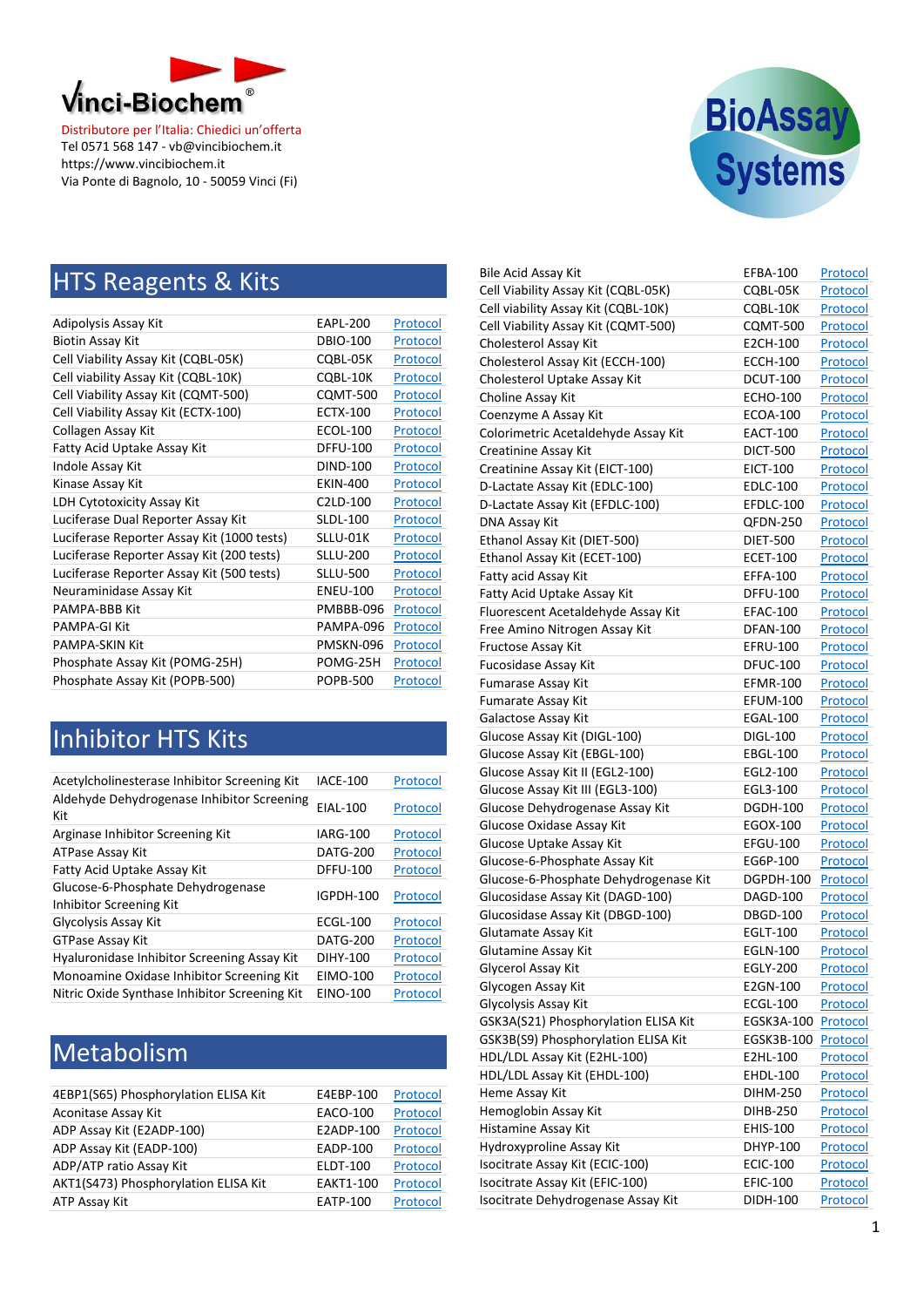



| L-Amino Acid Assay Kit                   | <b>ELAA-100</b> | Protocol |
|------------------------------------------|-----------------|----------|
| L-Lactate Assay Kit (ECLC-100)           | <b>ECLC-100</b> | Protocol |
| L-Lactate Assay Kit (EFLLC-100)          | EFLLC-100       | Protocol |
| Lactulose Assay Kit                      | <b>ELTL-100</b> | Protocol |
| LKB1(S431) Phosphorylation ELISA Kit     | ELKB1-100       | Protocol |
| Malate Assay Kit                         | <b>EMAL-100</b> | Protocol |
| Malate Dehydrogenase Assay Kit           | <b>EMDH-100</b> | Protocol |
| Maltose Assay Kit                        | <b>EMLT-100</b> | Protocol |
| <b>Mannitol Assay Kit</b>                | <b>EMNT-100</b> | Protocol |
| Mannosidase Assay Kit                    | DAMA-100        | Protocol |
| NAD/NADH Assay Kit (E2ND-100)            | E2ND-100        | Protocol |
| NAD/NADH Assay Kit (EFND-100)            | <b>EFND-100</b> | Protocol |
| NADP/NADPH Assay Kit (ECNP-100)          | <b>ECNP-100</b> | Protocol |
| Oxalate Assay Kit                        | EOXA-100        | Protocol |
| Phenylalanine Assay Kit                  | <b>EPHE-100</b> | Protocol |
| Phospholipase D Assay Kit                | EPPD-100        | Protocol |
| Phospholipid Assay Kit                   | EPLP-100        | Protocol |
| Protein Assay Kit (QCPR-500)             | QCPR-500        | Protocol |
| Protein Assay Kit (QFPR-200)             | <b>QFPR-200</b> | Protocol |
| Protein Creatinine Ratio Assay Kit       | <b>DPCR-100</b> | Protocol |
| Pyruvate Assay Kit                       | EPYR-100        | Protocol |
| Pyruvate Kinase Assay Kit                | <b>EPRK-100</b> | Protocol |
| RB(T821/826) Phosphorylation ELISA Kit   | ERBT-100        | Protocol |
| RPS6(S235/236) Phosphorylation ELISA Kit | ERPS6-100       | Protocol |
| Salicylate Assay Kit                     | DSALY-100       | Protocol |
| SHP2(Y542) Phosphorylation ELISA Kit     | ESHP2-100       | Protocol |
| Sialic acid Assay Kit (DSLA-100)         | <b>DSLA-100</b> | Protocol |
| Sialic acid Assay Kit (ESLA-100)         | <b>ESLA-100</b> | Protocol |
| Sorbitol Assay Kit                       | <b>ESBT-100</b> | Protocol |
| Sorbitol Dehydrogenase Assay Kit         | <b>DSDH-100</b> | Protocol |
| Starch Assay Kit                         | E2ST-100        | Protocol |
| Succinate Assay Kit                      | <b>ESNT-100</b> | Protocol |
| <b>Sucrose Assay Kit</b>                 | <b>ESUC-100</b> | Protocol |
| Triglyceride Assay Kit                   | <b>ETGA-200</b> | Protocol |
| Whole Blood Hemoglobin Kit               | <b>DWHB-250</b> | Protocol |
| Xanthine Assay Kit                       | EXAN-100        | Protocol |
| Xanthine Oxidase Assay Kit               | EXOX-100        | Protocol |

### Blood & Urine Chemistry

| β-N-Acetylglucosaminidase Assay Kit     | <b>DNAG-100</b> | Protocol |
|-----------------------------------------|-----------------|----------|
| Acetate Assay Kit                       | <b>EOAC-100</b> | Protocol |
| Acetylcholine Assay Kit                 | <b>EACL-100</b> | Protocol |
| Acetylcholinesterase Assay Kit          | <b>DACE-100</b> | Protocol |
| Acid Phosphatase Colorimetric Assay Kit | <b>DACP-100</b> | Protocol |
| Acid Phosphatase Fluorimetric Assay Kit | <b>FACP-100</b> | Protocol |
| Alanine Assay Kit                       | <b>EALA-100</b> | Protocol |
| Alanine Transaminase Assay Kit          | <b>EALT-100</b> | Protocol |
| Albumin Assay Kit (BCG)                 | <b>DIAG-250</b> | Protocol |
| Albumin Assay Kit (BCP)                 | <b>DIAP-250</b> | Protocol |
| Alcohol Dehydrogenase Assay Kit         | <b>DADH-100</b> | Protocol |

| Ammonia/Ammonium Assay Kit (ENH3-100) | ENH3-100        | Protocol        |
|---------------------------------------|-----------------|-----------------|
| Amylase Assay Kit (ECAM-100)          | <b>ECAM-100</b> | Protocol        |
| Arginase Assay Kit                    | <b>DARG-100</b> | Protocol        |
| Ascorbic Acid Assay Kit               | <b>EASC-100</b> | Protocol        |
| Aspartate Assay Kit                   | <b>EASP-100</b> | <u>Protocol</u> |
| Aspartate Transaminase Assay Kit      | EASTR-100       | Protocol        |
| Bile Acid Assay Kit                   | <b>EFBA-100</b> | <u>Protocol</u> |
| Bilirubin Assay Kit                   | DIBR-180        | Protocol        |
| Calcium Assay Kit                     | <b>DICA-500</b> | Protocol        |
| Chloride Assay Kit                    | DICL-250        | Protocol        |
| Cholesterol Assay Kit                 | E2CH-100        | Protocol        |
| Cholesterol Assay Kit (ECCH-100)      | <b>ECCH-100</b> | <u>Protocol</u> |
| Choline Assay Kit                     | <b>ECHO-100</b> | Protocol        |
| Citrate Assay Kit                     | <b>ECIT-100</b> | Protocol        |
| Creatine Assay Kit                    | <b>ECRT-100</b> | Protocol        |
| Creatine Kinase Assay Kit             | <b>ECPK-100</b> | Protocol        |
| Creatinine Assay Kit                  | <b>DICT-500</b> | Protocol        |
| Creatinine Assay Kit (EICT-100)       | <b>EICT-100</b> | <u>Protocol</u> |
| D-Lactate Assay Kit (EDLC-100)        | <b>EDLC-100</b> | <u>Protocol</u> |
| D-Lactate Assay Kit (EFDLC-100)       | EFDLC-100       | Protocol        |
| Ethanol Assay Kit (DIET-500)          | <b>DIET-500</b> | Protocol        |
| Fatty acid Assay Kit                  | EFFA-100        | Protocol        |
| Formaldehyde Assay Kit                | <b>DFOR-100</b> | Protocol        |
| Fructose Assay Kit                    | <b>EFRU-100</b> | Protocol        |
| Fucosidase Assay Kit                  | <b>DFUC-100</b> | Protocol        |
| <b>Fumarase Assay Kit</b>             | <b>EFMR-100</b> | Protocol        |
| <b>Fumarate Assay Kit</b>             | <b>EFUM-100</b> | Protocol        |
| Galactose Assay Kit                   | <b>EGAL-100</b> |                 |
| Glucose Assay Kit (DIGL-100)          | <b>DIGL-100</b> | Protocol        |
|                                       | <b>DGDH-100</b> | <u>Protocol</u> |
| Glucose Dehydrogenase Assay Kit       |                 | Protocol        |
| Glucose-6-Phosphate Assay Kit         | EG6P-100        | Protocol        |
| Glucose-6-Phosphate Dehydrogenase Kit | DGPDH-100       | Protocol        |
| Glucosidase Assay Kit (DAGD-100)      | <b>DAGD-100</b> | Protocol        |
| Glucosidase Assay Kit (DBGD-100)      | <b>DBGD-100</b> | Protocol        |
| Glutamate Dehydrogenase Assay Kit     | DGLDH-100       | Protocol        |
| Glutamine Assay Kit                   | <b>EGLN-100</b> | Protocol        |
| Glutathione Assay Kit (EGTT-100)      | EGTT-100        | Protocol        |
| Glycerol Assay Kit                    | EGLY-200        | Protocol        |
| Glycogen Assay Kit                    | E2GN-100        | Protocol        |
| HDL/LDL Assay Kit (E2HL-100)          | E2HL-100        | <u>Protocol</u> |
| HDL/LDL Assay Kit (EHDL-100)          | <b>EHDL-100</b> | <b>Protocol</b> |
| Heme Assay Kit                        | <b>DIHM-250</b> | Protocol        |
| Hemoglobin Assay Kit                  | DIHB-250        | Protocol        |
| Indican Assay Kit (1,000 tests)       | DIDC-01K        | Protocol        |
| Indican Assay Kit (100 tests)         | DIDC-100        | Protocol        |
| Intestinal Permeability Assay Kit     | EIPM-100        | Protocol        |
| Isocitrate Dehydrogenase Assay Kit    | DIDH-100        | Protocol        |
| Ketone body Assay Kit                 | <b>EKBD-100</b> | <b>Protocol</b> |
| L-Amino Acid Assay Kit                | ELAA-100        | <b>Protocol</b> |
| Lactate Dehydrogenase Assay Kit       | D2DH-100        | <b>Protocol</b> |
| Lactose Assay Kit                     | ELAC-100        | Protocol        |
| Lipase Assay Kit                      | <b>DLPS-100</b> | <b>Protocol</b> |
| Magnesium Assay Kit                   | <b>DIMG-250</b> | Protocol        |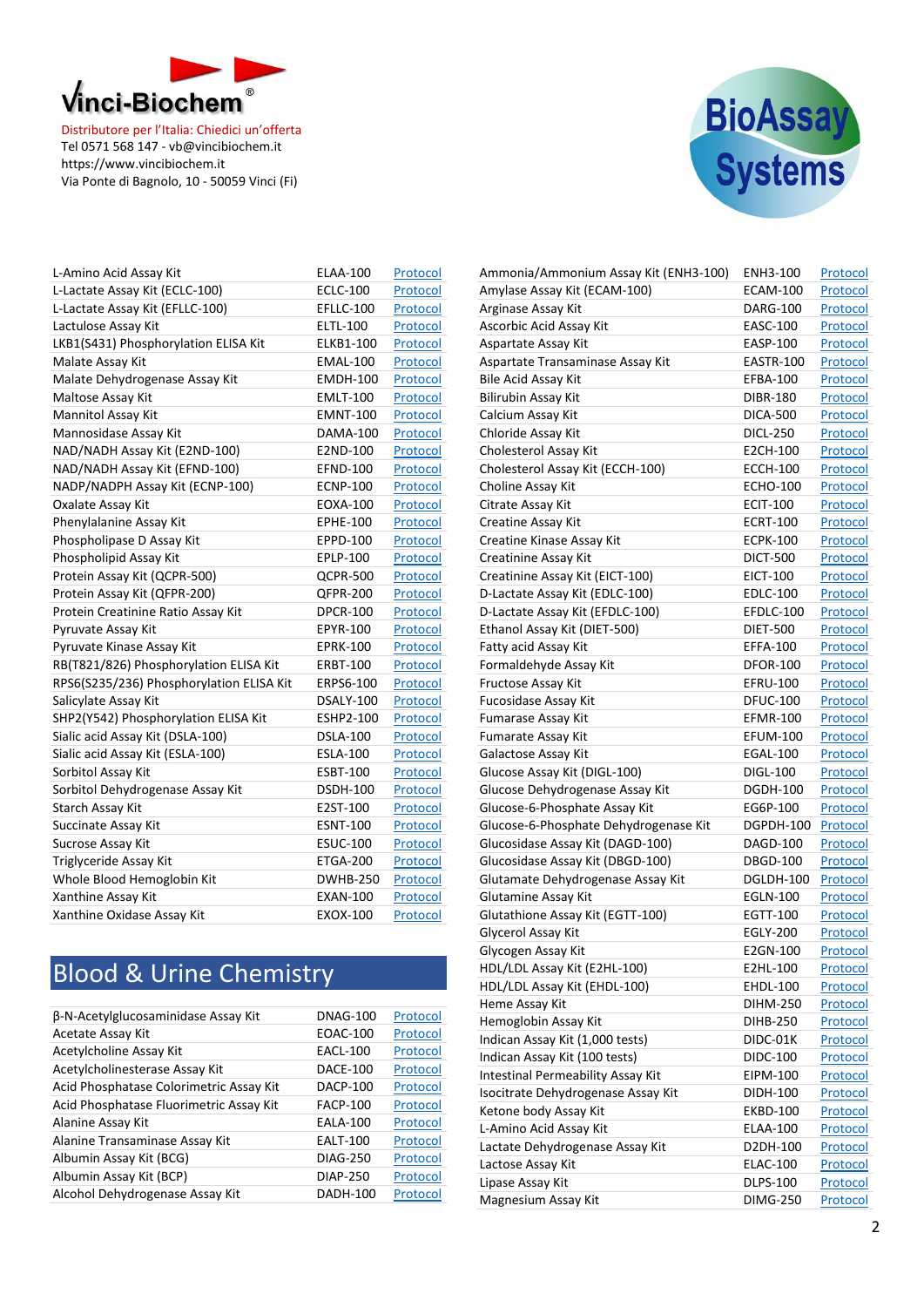



| Malate Assay Kit                   | <b>EMAL-100</b> | Protocol |
|------------------------------------|-----------------|----------|
| Oxalate Assay Kit                  | EOXA-100        | Protocol |
| Oxaloacetate Assay Kit             | <b>EOAA-100</b> | Protocol |
| Phenylalanine Assay Kit            | <b>EPHE-100</b> | Protocol |
| Phosphate Assay Kit (DIPI-500)     | DIPI-500        | Protocol |
| Phospholipase D Assay Kit          | <b>EPPD-100</b> | Protocol |
| Protein Assay Kit (QTPR-01K)       | OTPR-01K        | Protocol |
| Protein Assay Kit (QTPR-100)       | <b>QTPR-100</b> | Protocol |
| Protein Creatinine Ratio Assay Kit | <b>DPCR-100</b> | Protocol |
| Pyruvate Assay Kit                 | EPYR-100        | Protocol |
| Salicylate Assay Kit               | DSALY-100       | Protocol |
| Sialic acid Assay Kit (ESLA-100)   | <b>ESLA-100</b> | Protocol |
| Succinate Assay Kit                | <b>ESNT-100</b> | Protocol |
| Sucrose Assay Kit                  | <b>ESUC-100</b> | Protocol |
| Sulfate Assay Kit                  | <b>DSFT-200</b> | Protocol |
| Triglyceride Assay Kit             | <b>ETGA-200</b> | Protocol |
| Tryptophan Assay Kit               | <b>ETRP-100</b> | Protocol |
| Urea Assay Kit                     | <b>DIUR-100</b> | Protocol |
| Urea Assay Kit II (DUR2-100)       | <b>DUR2-100</b> | Protocol |
| Urea Assay Kit III (EUR3-100)      | EUR3-100        | Protocol |
| Uric Acid Assay Kit                | <b>DIUA-250</b> | Protocol |
| Urinary Indican Test Kit           | 11000N          | Protocol |
| Whole Blood Hemoglobin Kit         | <b>DWHB-250</b> | Protocol |
| Xanthine Assay Kit                 | <b>EXAN-100</b> | Protocol |
| Xanthine Oxidase Assay Kit         | EXOX-100        | Protocol |
| Zinc Assay Kit                     | <b>DIZN-250</b> | Protocol |

#### Cations & Anions

| Acetate Assay Kit                     | EOAC-100        | Protocol |
|---------------------------------------|-----------------|----------|
| Ammonia/Ammonium Assay Kit (DNH3-200) | DNH3-200        | Protocol |
| Ammonia/Ammonium Assay Kit (ENH3-100) | ENH3-100        | Protocol |
| Boron Assay Kit                       | <b>DBOR-100</b> | Protocol |
| Calcium Assay Kit                     | DICA-500        | Protocol |
| Chloride Assay Kit                    | DICL-250        | Protocol |
| Chromium Assay Kit                    | <b>DCRM-250</b> | Protocol |
| Citrate Assay Kit                     | <b>ECIT-100</b> | Protocol |
| Copper Assay Kit                      | <b>DICU-250</b> | Protocol |
| Detergent Assay Kit                   | <b>DDTR-100</b> | Protocol |
| Formate Assay Kit                     | <b>EFOR-100</b> | Protocol |
| Glutamate Assay Kit                   | <b>EGLT-100</b> | Protocol |
| Iron Assay Kit                        | DIFE-250        | Protocol |
| Magnesium Assay Kit                   | <b>DIMG-250</b> | Protocol |
| Oxalate Assay Kit                     | FOXA-100        | Protocol |
| Phosphate Assay Kit (DIPI-500)        | DIPI-500        | Protocol |
| Phosphate Assay Kit (POMG-25H)        | POMG-25H        | Protocol |
| Phosphate Assay Kit (POPB-500)        | <b>POPB-500</b> | Protocol |
| Salicylate Assay Kit                  | DSALY-100       | Protocol |
| Sulfate Assay Kit                     | <b>DSFT-200</b> | Protocol |
| Zinc Assay Kit                        | DIZN-250        | Protocol |
|                                       |                 |          |

## Diabetes & Obesity

| β-N-Acetylglucosaminidase Assay Kit      | DNAG-100        | Protocol        |
|------------------------------------------|-----------------|-----------------|
| 4EBP1(S65) Phosphorylation ELISA Kit     | E4EBP-100       | Protocol        |
| Aconitase Assay Kit                      | EACO-100        | Protocol        |
| Adipolysis Assay Kit                     | EAPL-200        | Protocol        |
| AKT1(S473) Phosphorylation ELISA Kit     | EAKT1-100       | <u>Protocol</u> |
| Alanine Transaminase Assay Kit           | EALT-100        | Protocol        |
| Ascorbic Acid Assay Kit                  | EASC-100        | Protocol        |
| Cholesterol Assay Kit                    | E2CH-100        | Protocol        |
| Cholesterol Uptake Assay Kit             | <b>DCUT-100</b> | Protocol        |
| Coenzyme A Assay Kit                     | <b>ECOA-100</b> | Protocol        |
| Creatine Kinase Assay Kit                | <b>ECPK-100</b> | Protocol        |
| D-Lactate Assay Kit (EDLC-100)           | <b>EDLC-100</b> | Protocol        |
| D-Lactate Assay Kit (EFDLC-100)          | EFDLC-100       | Protocol        |
| Fatty acid Assay Kit                     | <b>EFFA-100</b> | Protocol        |
| Fatty Acid Uptake Assay Kit              | <b>DFFU-100</b> | Protocol        |
| <b>Fucosidase Assay Kit</b>              | <b>DFUC-100</b> | Protocol        |
| Fumarase Assay Kit                       | <b>EFMR-100</b> | Protocol        |
| <b>Fumarate Assay Kit</b>                | <b>EFUM-100</b> | <u>Protocol</u> |
| Glucose Assay Kit (EBGL-100)             | <b>EBGL-100</b> | Protocol        |
| Glucose Assay Kit II (EGL2-100)          | EGL2-100        | Protocol        |
| Glucose Assay Kit III (EGL3-100)         | EGL3-100        | Protocol        |
| Glucose Dehydrogenase Assay Kit          | <b>DGDH-100</b> | Protocol        |
| Glucose Uptake Assay Kit                 | <b>EFGU-100</b> | Protocol        |
| Glucose-6-Phosphate Assay Kit            | EG6P-100        | Protocol        |
| Glucose-6-Phosphate Dehydrogenase Kit    | DGPDH-100       | Protocol        |
| Glycogen Assay Kit                       | E2GN-100        | Protocol        |
| GSK3A(S21) Phosphorylation ELISA Kit     | EGSK3A-100      | Protocol        |
| GSK3B(S9) Phosphorylation ELISA Kit      | EGSK3B-100      | Protocol        |
| Isocitrate Assay Kit (ECIC-100)          | <b>ECIC-100</b> | Protocol        |
| Isocitrate Assay Kit (EFIC-100)          | <b>EFIC-100</b> | Protocol        |
| Ketone body Assay Kit                    | <b>EKBD-100</b> | Protocol        |
| L-Lactate Assay Kit (ECLC-100)           | <b>ECLC-100</b> | Protocol        |
| L-Lactate Assay Kit (EFLLC-100)          | EFLLC-100       | Protocol        |
| Lipase Assay Kit                         | <b>DLPS-100</b> | Protocol        |
| LKB1(S431) Phosphorylation ELISA Kit     | ELKB1-100       | Protocol        |
| Malate Assay Kit                         | <b>EMAL-100</b> | Protocol        |
| Malate Dehydrogenase Assay Kit           | <b>EMDH-100</b> | Protocol        |
| Maltose Assay Kit                        | <b>EMLT-100</b> | Protocol        |
| NAD/NADH Assay Kit (E2ND-100)            | E2ND-100        | Protocol        |
| NAD/NADH Assay Kit (EFND-100)            | <b>EFND-100</b> | <b>Protocol</b> |
| Oxalate Assay Kit                        | EOXA-100        | Protocol        |
| Pyruvate Assay Kit                       | EPYR-100        | <b>Protocol</b> |
| Pyruvate Kinase Assay Kit                | <b>EPRK-100</b> | <b>Protocol</b> |
| RB(T821/826) Phosphorylation ELISA Kit   | ERBT-100        | Protocol        |
| RPS6(S235/236) Phosphorylation ELISA Kit | ERPS6-100       | Protocol        |
| SHP2(Y542) Phosphorylation ELISA Kit     | ESHP2-100       | <b>Protocol</b> |
| Sorbitol Assay Kit                       | ESBT-100        | Protocol        |
| Sorbitol Dehydrogenase Assay Kit         | <b>DSDH-100</b> | Protocol        |
| Succinate Assay Kit                      | <b>ESNT-100</b> | Protocol        |
|                                          |                 |                 |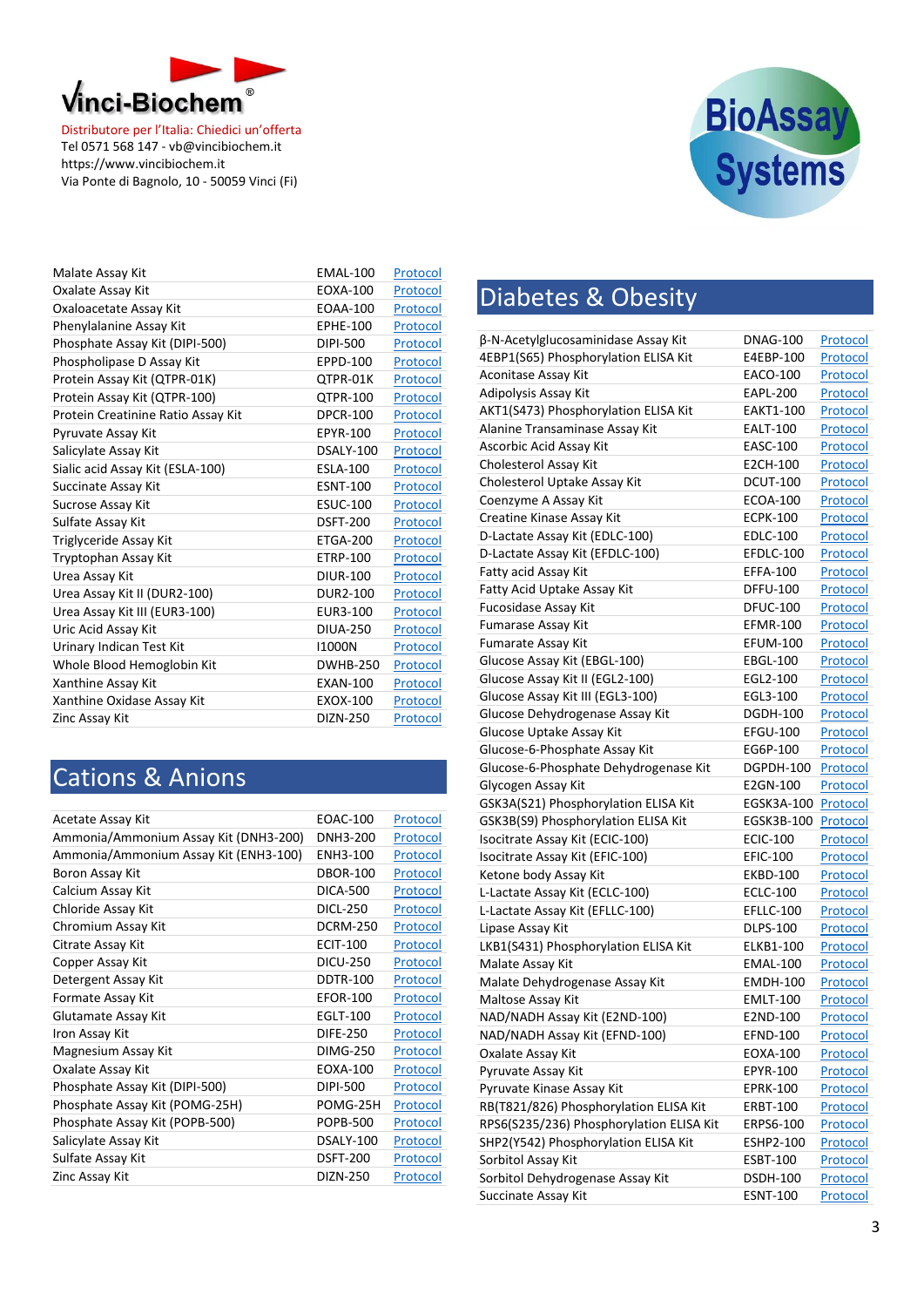



| Triglyceride Assay Kit        | ETGA-200        | Protocol |
|-------------------------------|-----------------|----------|
| Urea Assay Kit                | <b>DIUR-100</b> | Protocol |
| Urea Assay Kit II (DUR2-100)  | <b>DUR2-100</b> | Protocol |
| Urea Assay Kit III (EUR3-100) | EUR3-100        | Protocol |
| Uric Acid Assay Kit           | <b>DIUA-250</b> | Protocol |

| <b>Enzyme Activity</b>                    |                 |                 |
|-------------------------------------------|-----------------|-----------------|
| 4EBP1(S65) Phosphorylation ELISA Kit      | E4EBP-100       | Protocol        |
| Acid Phosphatase Colorimetric Assay Kit   | <b>DACP-100</b> | Protocol        |
| Acid Phosphatase Fluorimetric Assay Kit   | <b>FACP-100</b> | Protocol        |
| Aconitase Assay Kit                       | EACO-100        | Protocol        |
| AKT1(S473) Phosphorylation ELISA Kit      | EAKT1-100       | <b>Protocol</b> |
| Alkaline Phosphatase Assay Kit            | <b>DALP-250</b> | Protocol        |
| Alkaline Phosphatase Assay Kit (QFAP-100) | QFAP-100        | Protocol        |
| Amylase Assay Kit (ECAM-100)              | <b>ECAM-100</b> | Protocol        |
| Arginase Assay Kit                        | <b>DARG-100</b> | Protocol        |
| Aspartate Transaminase Assay Kit          | EASTR-100       | Protocol        |
| Catalase Assay Kit                        | <b>ECAT-100</b> | Protocol        |
| Creatine Kinase Assay Kit                 | <b>ECPK-100</b> | Protocol        |
| Diamine Oxidase Assay Kit                 | QFDO-100        | Protocol        |
| Fumarase Assay Kit                        | <b>EFMR-100</b> | Protocol        |
| Glucose Oxidase Assay Kit                 | <b>EGOX-100</b> | Protocol        |
| Glucose-6-Phosphate Dehydrogenase Kit     | DGPDH-100       | Protocol        |
| Glutamate Dehydrogenase Assay Kit         | DGLDH-100       | Protocol        |
| Glutathione Peroxidase Assay Kit          | EGPX-100        | Protocol        |
| <b>Glutathione Reductase Kit</b>          | <b>ECGR-100</b> | <b>Protocol</b> |
| Glutathione S-transferase Assay Kit       | <b>DGST-100</b> | Protocol        |
| Glyoxalase Assay Kit                      | <b>DGLO-100</b> | Protocol        |
| GSK3A(S21) Phosphorylation ELISA Kit      | EGSK3A-100      | Protocol        |
| GSK3B(S9) Phosphorylation ELISA Kit       | EGSK3B-100      | Protocol        |
| <b>HRP Detection Reagent</b>              | <b>DTMB-200</b> | Protocol        |
| Invertase/Sucrase Assay Kit               | <b>EIVT-100</b> | Protocol        |
| Isocitrate Dehydrogenase Assay Kit        | DIDH-100        | <b>Protocol</b> |
| Kinase Assay Kit                          | <b>EKIN-400</b> | Protocol        |
| Lactate Dehydrogenase Assay Kit           | D2DH-100        | Protocol        |
| Lipase Assay Kit                          | <b>DLPS-100</b> | Protocol        |
| LKB1(S431) Phosphorylation ELISA Kit      | ELKB1-100       | Protocol        |
| Malate Dehydrogenase Assay Kit            | <b>EMDH-100</b> | Protocol        |
| Mannosidase Assay Kit                     | DAMA-100        | Protocol        |
| Monoamine Oxidase Assay Kit               | <b>EMAO-100</b> | Protocol        |
| Myeloperoxidase Assay Kit                 | <b>EMPO-100</b> | Protocol        |
| Neuraminidase Assay Kit                   | <b>ENEU-100</b> | Protocol        |
| Nitric Oxide Synthase Assay Kit           | <b>ENOS-100</b> | Protocol        |
| Phosphatase Assay Kit (1000 Tests)        | POPN-01K        | Protocol        |
| Phosphatase Assay Kit (500 Tests)         | <b>POPN-500</b> | Protocol        |
| Phospholipase D Assay Kit                 | EPPD-100        | Protocol        |
| Pyruvate Kinase Assay Kit                 | <b>EPRK-100</b> | <b>Protocol</b> |
| RB(T821/826) Phosphorylation ELISA Kit    | <b>ERBT-100</b> | Protocol        |
| RPS6(S235/236) Phosphorylation ELISA Kit  | ERPS6-100       | Protocol        |
| SHP2(Y542) Phosphorylation ELISA Kit      | ESHP2-100       | Protocol        |
| Sorbitol Dehydrogenase Assay Kit          | <b>DSDH-100</b> | Protocol        |

| Superoxide Dismutase Assay Kit | ESOD-100        | Protocol |
|--------------------------------|-----------------|----------|
| Urease Assay Kit               | <b>DURE-100</b> | Protocol |
| Xanthine Oxidase Assay Kit     | EXOX-100        | Protocol |

# Food & Beverage Analysis

| Acetate Assay Kit                     | <b>EOAC-100</b> | Protocol |
|---------------------------------------|-----------------|----------|
| Ammonia/Ammonium Assay Kit (DNH3-200) | DNH3-200        | Protocol |
| Ammonia/Ammonium Assay Kit (ENH3-100) | ENH3-100        | Protocol |
| Amylase Assay Kit (ECAM-100)          | <b>ECAM-100</b> | Protocol |
| Ascorbic Acid Assay Kit               | <b>EASC-100</b> | Protocol |
| <b>Biotin Assay Kit</b>               | <b>DBIO-100</b> | Protocol |
| Calcium Assay Kit                     | <b>DICA-500</b> | Protocol |
| Chloride Assay Kit                    | <b>DICL-250</b> | Protocol |
| Cholesterol Assay Kit                 | E2CH-100        | Protocol |
| Cholesterol Assay Kit (ECCH-100)      | <b>ECCH-100</b> | Protocol |
| Choline Assay Kit                     | <b>ECHO-100</b> | Protocol |
| Citrate Assay Kit                     | <b>ECIT-100</b> | Protocol |
| Colorimetric Acetaldehyde Assay Kit   | <b>EACT-100</b> | Protocol |
| Copper Assay Kit                      | <b>DICU-250</b> | Protocol |
| Creatine Assay Kit                    | <b>ECRT-100</b> | Protocol |
| D-Amino Acid Assay Kit                | <b>EDAA-100</b> | Protocol |
| D-Lactate Assay Kit (EDLC-100)        | <b>EDLC-100</b> | Protocol |
| D-Lactate Assay Kit (EFDLC-100)       | EFDLC-100       | Protocol |
| D-Lactic Acid Quick Test Strips       | QQDLAC10        | Protocol |
| Diamine Oxidase Assay Kit             | QFDO-100        | Protocol |
| Ethanol Assay Kit (DIET-500)          | <b>DIET-500</b> | Protocol |
| Ethanol Assay Kit (ECET-100)          | <b>ECET-100</b> | Protocol |
| Fatty acid Assay Kit                  | <b>EFFA-100</b> | Protocol |
| Fluorescent Acetaldehyde Assay Kit    | <b>EFAC-100</b> | Protocol |
| <b>FRAP Assay Kit</b>                 | DFRAP-250       | Protocol |
| Free Amino Nitrogen Assay Kit         | <b>DFAN-100</b> | Protocol |
| Fructose Assay Kit                    | EFRU-100        | Protocol |
| Galactose Assay Kit                   | <b>EGAL-100</b> | Protocol |
| Gliadin ELISA Kit                     | <b>EGLD-100</b> | Protocol |
| Glucose Assay Kit (DIGL-100)          | <b>DIGL-100</b> | Protocol |
| Glucose Assay Kit (EBGL-100)          | <b>EBGL-100</b> | Protocol |
| Glucose Assay Kit II (EGL2-100)       | EGL2-100        | Protocol |
| Glucose Assay Kit III (EGL3-100)      | EGL3-100        | Protocol |
| <b>Glucose Quick Test Strips</b>      | QQGLUC10        | Protocol |
| Glutamate Assay Kit                   | <b>EGLT-100</b> | Protocol |
| Glycerol Assay Kit                    | <b>EGLY-200</b> | Protocol |
| Glycogen Assay Kit                    | E2GN-100        | Protocol |
| Histamine Assay Kit                   | <b>EHIS-100</b> | Protocol |
| Histamine Quick Test Strips           | QQHIST10        | Protocol |
| Hydroxyproline Assay Kit              | DHYP-100        | Protocol |
| Iron Assay Kit                        | <b>DIFE-250</b> | Protocol |
| Isocitrate Assay Kit (ECIC-100)       | <b>ECIC-100</b> | Protocol |
| Isocitrate Assay Kit (EFIC-100)       | EFIC-100        | Protocol |
| L-Amino Acid Assay Kit                | <b>ELAA-100</b> | Protocol |
| L-Glutamate Quick Test Strips         | QQGLUT10        | Protocol |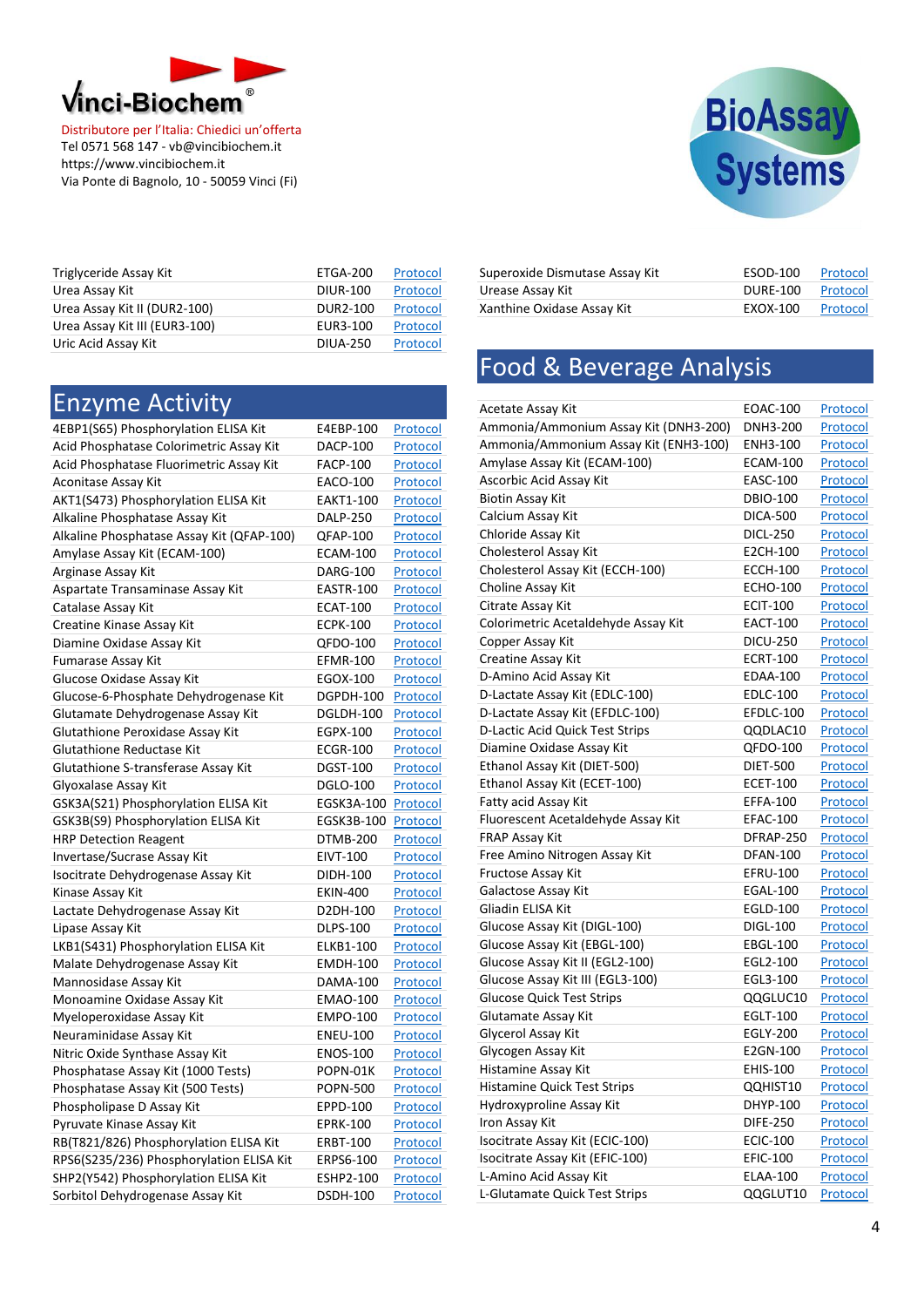



| L-Lactate Assay Kit (ECLC-100)      | <b>ECLC-100</b> | Protocol |
|-------------------------------------|-----------------|----------|
| L-Lactate Assay Kit (EFLLC-100)     | EFLLC-100       | Protocol |
| L-Lactic Acid Quick Test Strips     | QQLLAC10        | Protocol |
| Lactose Assay Kit                   | <b>ELAC-100</b> | Protocol |
| Lactulose Assay Kit                 | <b>ELTL-100</b> | Protocol |
| Magnesium Assay Kit                 | <b>DIMG-250</b> | Protocol |
| Malate Assay Kit                    | <b>EMAL-100</b> | Protocol |
| <b>Malic Acid Quick Test Strips</b> | QQMALA10        | Protocol |
| Maltose Assay Kit                   | <b>EMLT-100</b> | Protocol |
| Mannitol Assay Kit                  | <b>EMNT-100</b> | Protocol |
| Nitric Oxide Assay Kit              | D2NO-100        | Protocol |
| Oxalate Assay Kit                   | EOXA-100        | Protocol |
| Oxaloacetate Assay Kit              | <b>EOAA-100</b> | Protocol |
| Peanut ELISA Kit                    | <b>EPNT-100</b> | Protocol |
| Phenylalanine Assay Kit             | <b>EPHE-100</b> | Protocol |
| Phosphate Assay Kit (DIPI-500)      | DIPI-500        | Protocol |
| Phosphate Assay Kit (POMG-25H)      | POMG-25H        | Protocol |
| Phosphate Assay Kit (POPB-500)      | <b>POPB-500</b> | Protocol |
| Phospholipid Assay Kit              | EPLP-100        | Protocol |
| Pyruvate Assay Kit                  | EPYR-100        | Protocol |
| Pyruvate Quick Test Strips          | QQPYR10         | Protocol |
| Salicylate Assay Kit                | DSALY-100       | Protocol |
| Sialic acid Assay Kit (DSLA-100)    | <b>DSLA-100</b> | Protocol |
| Sialic acid Assay Kit (ESLA-100)    | <b>ESLA-100</b> | Protocol |
| Sorbitol Assay Kit                  | <b>ESBT-100</b> | Protocol |
| Starch Assay Kit                    | E2ST-100        | Protocol |
| Succinate Assay Kit                 | <b>ESNT-100</b> | Protocol |
| <b>Sucrose Assay Kit</b>            | <b>ESUC-100</b> | Protocol |
| Sulfate Assay Kit                   | <b>DSFT-200</b> | Protocol |
| Triglyceride Assay Kit              | ETGA-200        | Protocol |
| Tryptophan Assay Kit                | ETRP-100        | Protocol |
| Urea (BUN) Quick Test Strips        | QQUREA10        | Protocol |
| Urea Assay Kit                      | <b>DIUR-100</b> | Protocol |
| Urea Assay Kit II (DUR2-100)        | DUR2-100        | Protocol |
| Urea Assay Kit III (EUR3-100)       | EUR3-100        | Protocol |
| Xanthine Assay Kit                  | <b>EXAN-100</b> | Protocol |
| Zinc Assay Kit                      | DIZN-250        | Protocol |

# Oncology

| β-N-Acetylglucosaminidase Assay Kit               | <b>DNAG-100</b> | Protocol |
|---------------------------------------------------|-----------------|----------|
| 4EBP1(S65) Phosphorylation ELISA Kit              | E4EBP-100       | Protocol |
| Adipolysis Assay Kit                              | <b>EAPL-200</b> | Protocol |
| ADP/ATP ratio Assay Kit                           | <b>ELDT-100</b> | Protocol |
| AKT1(S473) Phosphorylation ELISA Kit              | EAKT1-100       | Protocol |
| Aldehyde Dehydrogenase Inhibitor Screening<br>Kit | EIAL-100        | Protocol |
| Ascorbic Acid Assay Kit                           | <b>EASC-100</b> | Protocol |
| <b>Bile Acid Assay Kit</b>                        | EFBA-100        | Protocol |
| Cell Viability Assay Kit (CQBL-05K)               | COBL-05K        | Protocol |
| Cell viability Assay Kit (CQBL-10K)               | COBL-10K        | Protocol |

| Cell Viability Assay Kit (CQMT-500)                          | <b>CQMT-500</b>  | Protocol |
|--------------------------------------------------------------|------------------|----------|
| Cholesterol Uptake Assay Kit                                 | <b>DCUT-100</b>  | Protocol |
| Coenzyme A Assay Kit                                         | <b>ECOA-100</b>  | Protocol |
| Colorimetric Acetaldehyde Assay Kit                          | <b>EACT-100</b>  | Protocol |
| Fluorescent Acetaldehyde Assay Kit                           | <b>EFAC-100</b>  | Protocol |
| <b>Fucosidase Assay Kit</b>                                  | <b>DFUC-100</b>  | Protocol |
| Glucose-6-Phosphate Assay Kit                                | EG6P-100         | Protocol |
| Glucose-6-Phosphate Dehydrogenase<br>Inhibitor Screening Kit | <b>IGPDH-100</b> | Protocol |
| Glucose-6-Phosphate Dehydrogenase Kit                        | DGPDH-100        | Protocol |
| Glycolysis Assay Kit                                         | <b>ECGL-100</b>  | Protocol |
| GSK3A(S21) Phosphorylation ELISA Kit                         | EGSK3A-100       | Protocol |
| GSK3B(S9) Phosphorylation ELISA Kit                          | EGSK3B-100       | Protocol |
| Hyaluronidase Inhibitor Screening Assay Kit                  | DIHY-100         | Protocol |
| LKB1(S431) Phosphorylation ELISA Kit                         | ELKB1-100        | Protocol |
| Pyruvate Kinase Assay Kit                                    | <b>EPRK-100</b>  | Protocol |
| RB(T821/826) Phosphorylation ELISA Kit                       | <b>ERBT-100</b>  | Protocol |
| RPS6(S235/236) Phosphorylation ELISA Kit                     | ERPS6-100        | Protocol |
| Salicylate Assay Kit                                         | DSALY-100        | Protocol |
| SHP2(Y542) Phosphorylation ELISA Kit                         | <b>ESHP2-100</b> | Protocol |
| Xanthine Oxidase Assay Kit                                   | EXOX-100         | Protocol |

#### Oxidative Stress

| Aconitase Assay Kit                           | <b>EACO-100</b> | Protocol |
|-----------------------------------------------|-----------------|----------|
| Antioxidant Assay Kit                         | DTAC-100        | Protocol |
| Ascorbic Acid Assay Kit                       | <b>EASC-100</b> | Protocol |
| Carbonyl Assay Kit                            | <b>DCAR-100</b> | Protocol |
| Caspase Assay Kit                             | DCS3-100        | Protocol |
| Catalase Assay Kit                            | <b>ECAT-100</b> | Protocol |
| Ethanol Assay Kit (ECET-100)                  | <b>ECET-100</b> | Protocol |
| Formate Assay Kit                             | <b>EFOR-100</b> | Protocol |
| <b>FRAP Assay Kit</b>                         | DFRAP-250       | Protocol |
| Glucose-6-Phosphate Dehydrogenase Kit         | DGPDH-100       | Protocol |
| Glutathione Assay Kit (DIGT-250)              | <b>DIGT-250</b> | Protocol |
| Glutathione Assay Kit (EGTT-100)              | EGTT-100        | Protocol |
| Glutathione Peroxidase Assay Kit              | EGPX-100        | Protocol |
| Glutathione Reductase Kit                     | <b>ECGR-100</b> | Protocol |
| Glutathione S-transferase Assay Kit           | <b>DGST-100</b> | Protocol |
| Monoamine Oxidase Inhibitor Screening Kit     | <b>EIMO-100</b> | Protocol |
| Myeloperoxidase Assay Kit                     | <b>EMPO-100</b> | Protocol |
| NAD/NADH Assay Kit (E2ND-100)                 | E2ND-100        | Protocol |
| NAD/NADH Assay Kit (EFND-100)                 | <b>EFND-100</b> | Protocol |
| NADP/NADPH Assay Kit (ECNP-100)               | <b>ECNP-100</b> | Protocol |
| Nitric Oxide Assay Kit                        | D2NO-100        | Protocol |
| Nitric Oxide Synthase Assay Kit               | <b>ENOS-100</b> | Protocol |
| Nitric Oxide Synthase Inhibitor Screening Kit | EINO-100        | Protocol |
| Peroxidase Assay Kit                          | D2PD-100        | Protocol |
| Peroxide Assay Kit                            | <b>DIOX-250</b> | Protocol |
| Superoxide Dismutase Assay Kit                | <b>ESOD-100</b> | Protocol |
| TBARS Assay (Lipid Peroxide) Kit              | <b>DTBA-100</b> | Protocol |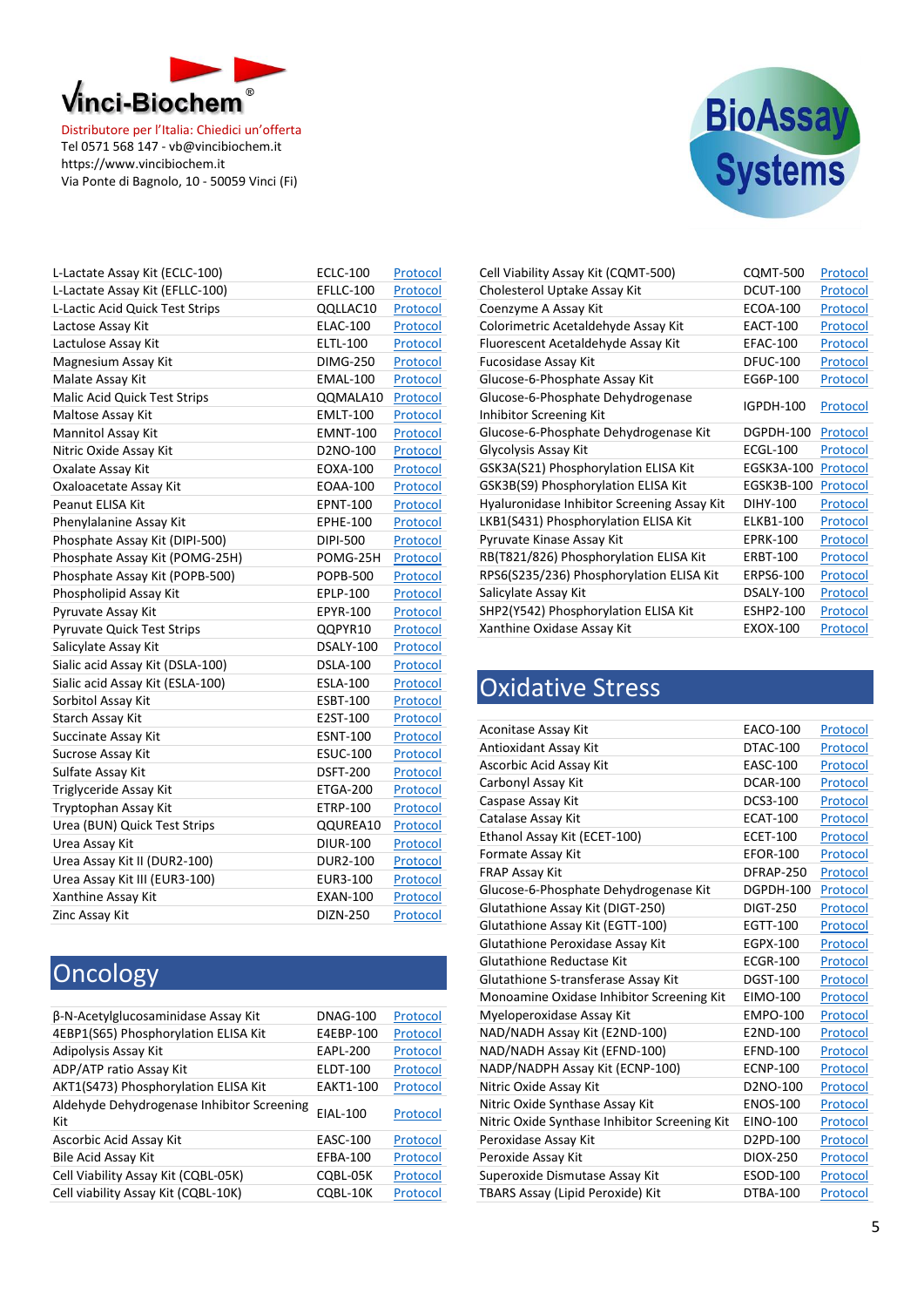

| Uric Acid Assay Kit        | <b>DIUA-250</b> | Protocol |
|----------------------------|-----------------|----------|
| Xanthine Assay Kit         | EXAN-100        | Protocol |
| Xanthine Oxidase Assay Kit | EXOX-100        | Protocol |

| <b>Quick Test Strips</b>         |          |          |
|----------------------------------|----------|----------|
| <b>Albumin Quick Test Strips</b> | QQALBM10 | Protocol |
| D-Lactic Acid Quick Test Strips  | QQDLAC10 | Protocol |
| <b>Glucose Quick Test Strips</b> | QQGLUC10 | Protocol |
| Histamine Quick Test Strips      | QQHIST10 | Protocol |
| L-Glutamate Quick Test Strips    | QQGLUT10 | Protocol |
| L-Lactic Acid Quick Test Strips  | QQLLAC10 | Protocol |
| Malic Acid Quick Test Strips     | QQMALA10 | Protocol |
| <b>Oxalate Quick Test Strips</b> | QQOXLT10 | Protocol |
| Pyruvate Quick Test Strips       | QQPYR10  | Protocol |
| Urea (BUN) Quick Test Strips     | QQUREA10 | Protocol |

# Signal Transduction

| 4EBP1(S65) Phosphorylation ELISA Kit     | E4EBP-100        | Protocol |
|------------------------------------------|------------------|----------|
| AKT1(S473) Phosphorylation ELISA Kit     | <b>EAKT1-100</b> | Protocol |
| <b>AMPK Phosphorylation Assay Kit</b>    | <b>EAMPK-100</b> | Protocol |
| <b>ERK Phosphorylation Assay Kit</b>     | <b>EERK-100</b>  | Protocol |
| GSK3A(S21) Phosphorylation ELISA Kit     | EGSK3A-100       | Protocol |
| GSK3B(S9) Phosphorylation ELISA Kit      | EGSK3B-100       | Protocol |
| LKB1(S431) Phosphorylation ELISA Kit     | ELKB1-100        | Protocol |
| NFKB Phosphorylation Assay Kit           | <b>ENFKB-100</b> | Protocol |
| RB(T821/826) Phosphorylation ELISA Kit   | <b>ERBT-100</b>  | Protocol |
| RPS6(S235/236) Phosphorylation ELISA Kit | ERPS6-100        | Protocol |
| SHP2(Y542) Phosphorylation ELISA Kit     | <b>ESHP2-100</b> | Protocol |
|                                          |                  |          |

# Agriculture/Environment

| <b>Acetate Assay Kit</b>                     | EOAC-100         | Protocol |
|----------------------------------------------|------------------|----------|
| Acetylcholinesterase Assay Kit               | DACE-100         | Protocol |
| Acetylcholinesterase Inhibitor Screening Kit | <b>IACE-100</b>  | Protocol |
| Acid Phosphatase Colorimetric Assay Kit      | DACP-100         | Protocol |
| Acid Phosphatase Fluorimetric Assay Kit      | <b>FACP-100</b>  | Protocol |
| ADP Assay Kit (E2ADP-100)                    | E2ADP-100        | Protocol |
| Alcohol Dehydrogenase Assay Kit              | DADH-100         | Protocol |
| Alkaline Phosphatase Assay Kit               | <b>DALP-250</b>  | Protocol |
| Ammonia/Ammonium Assay Kit (DNH3-200)        | DNH3-200         | Protocol |
| Ammonia/Ammonium Assay Kit (ENH3-100)        | ENH3-100         | Protocol |
| <b>AMPK Phosphorylation Assay Kit</b>        | <b>EAMPK-100</b> | Protocol |
| Amylase Assay Kit (ECAM-100)                 | <b>ECAM-100</b>  | Protocol |
| Antioxidant Assay Kit                        | DTAC-100         | Protocol |
| Arginase Assay Kit                           | <b>DARG-100</b>  | Protocol |
| Ascorbic Acid Assay Kit                      | <b>EASC-100</b>  | Protocol |
| ATPase Assay Kit                             | DATG-200         | Protocol |



| <b>Bile Acid Assay Kit</b>            | EFBA-100        | Protocol        |
|---------------------------------------|-----------------|-----------------|
| Boron Assay Kit                       | <b>DBOR-100</b> | Protocol        |
| Calcium Assay Kit                     | <b>DICA-500</b> | Protocol        |
| Catalase Assay Kit                    | <b>ECAT-100</b> | Protocol        |
| Chloride Assay Kit                    | <b>DICL-250</b> | Protocol        |
| Choline Assay Kit                     | <b>ECHO-100</b> | Protocol        |
| Chromium Assay Kit                    | <b>DCRM-250</b> | Protocol        |
| Citrate Assay Kit                     | <b>ECIT-100</b> | Protocol        |
| Copper Assay Kit                      | <b>DICU-250</b> | Protocol        |
| Creatine Assay Kit                    | <b>ECRT-100</b> | Protocol        |
| Creatine Kinase Assay Kit             | <b>ECPK-100</b> | Protocol        |
| D-Lactate Assay Kit (EDLC-100)        | <b>EDLC-100</b> | Protocol        |
| D-Lactate Assay Kit (EFDLC-100)       | EFDLC-100       | Protocol        |
| Detergent Assay Kit                   | <b>DDTR-100</b> | Protocol        |
| Diamine Oxidase Assay Kit             | QFDO-100        | Protocol        |
| Ethanol Assay Kit (DIET-500)          | <b>DIET-500</b> | Protocol        |
| Ethanol Assay Kit (ECET-100)          | <b>ECET-100</b> | Protocol        |
| Fatty acid Assay Kit                  | <b>EFFA-100</b> | Protocol        |
| FRAP Assay Kit                        | DFRAP-250       | Protocol        |
| Fructose Assay Kit                    | EFRU-100        | Protocol        |
| <b>Fucosidase Assay Kit</b>           | <b>DFUC-100</b> | Protocol        |
| Fumarase Assay Kit                    | <b>EFMR-100</b> | Protocol        |
| Glucose Assay Kit (DIGL-100)          | <b>DIGL-100</b> | Protocol        |
| Glucose Assay Kit (EBGL-100)          | <b>EBGL-100</b> | Protocol        |
| Glucose Dehydrogenase Assay Kit       | DGDH-100        | Protocol        |
| Glucose Oxidase Assay Kit             | EGOX-100        | Protocol        |
| Glucose-6-Phosphate Assay Kit         | EG6P-100        | Protocol        |
| Glucose-6-Phosphate Dehydrogenase Kit | DGPDH-100       | Protocol        |
| Glucosidase Assay Kit (DAGD-100)      | DAGD-100        | <u>Protocol</u> |
| Glucosidase Assay Kit (DBGD-100)      | <b>DBGD-100</b> | Protocol        |
| Glutamate Assay Kit                   | EGLT-100        | Protocol        |
| Glutamine Assay Kit                   | <b>EGLN-100</b> | Protocol        |
| Glutathione Assay Kit (EGTT-100)      | EGTT-100        |                 |
|                                       |                 | Protocol        |
| Glutathione Peroxidase Assay Kit      | EGPX-100        | Protocol        |
| Glutathione Reductase Kit             | <b>ECGR-100</b> | <u>Protocol</u> |
| Glycerol Assay Kit                    | <b>EGLY-200</b> | Protocol        |
| <b>GTPase Assay Kit</b>               | <b>DATG-200</b> | Protocol        |
| HDL/LDL Assay Kit (EHDL-100)          | <b>EHDL-100</b> | Protocol        |
| Histamine Assay Kit                   | <b>EHIS-100</b> | Protocol        |
| Indole Assay Kit                      | DIND-100        | <u>Protocol</u> |
| Invertase/Sucrase Assay Kit           | EIVT-100        | <u>Protocol</u> |
| Iron Assay Kit                        | <b>DIFE-250</b> | Protocol        |
| Isocitrate Assay Kit (EFIC-100)       | <b>EFIC-100</b> | <b>Protocol</b> |
| Isocitrate Dehydrogenase Assay Kit    | DIDH-100        | Protocol        |
| Ketone body Assay Kit                 | <b>EKBD-100</b> | Protocol        |
| L-Lactate Assay Kit (ECLC-100)        | <b>ECLC-100</b> | Protocol        |
| L-Lactate Assay Kit (EFLLC-100)       | EFLLC-100       | Protocol        |
| Lactate Dehydrogenase Assay Kit       | D2DH-100        | Protocol        |
| Lactose Assay Kit                     | <b>ELAC-100</b> | Protocol        |
| Lactulose Assay Kit                   | ELTL-100        | <b>Protocol</b> |
| Lipase Assay Kit                      | <b>DLPS-100</b> | Protocol        |
| Magnesium Assay Kit                   | <b>DIMG-250</b> | Protocol        |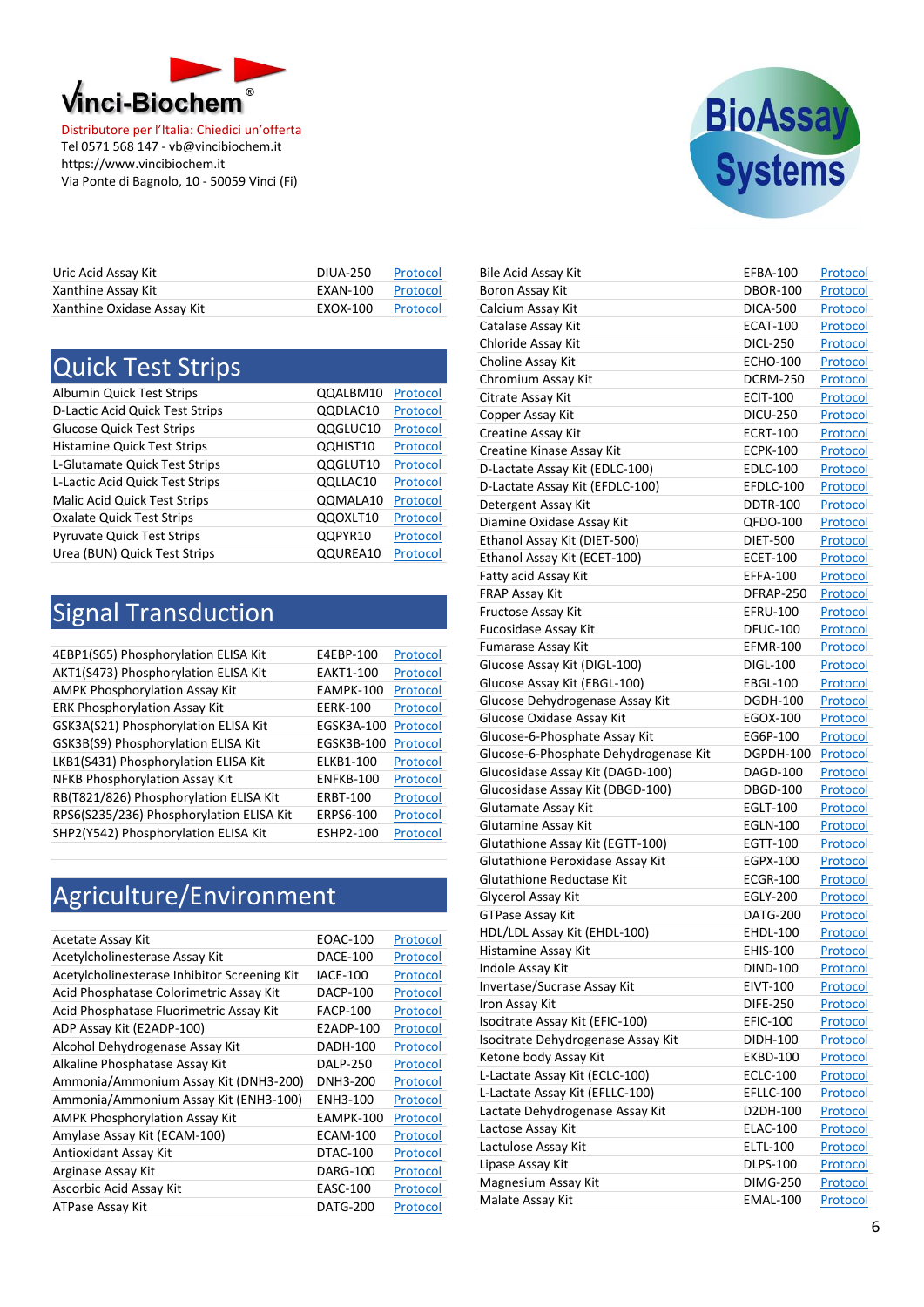



| Malate Dehydrogenase Assay Kit    | <b>EMDH-100</b> | Protocol |
|-----------------------------------|-----------------|----------|
| <b>Mannitol Assay Kit</b>         | <b>EMNT-100</b> | Protocol |
| Mannosidase Assay Kit             | <b>DAMA-100</b> | Protocol |
| Monoamine Oxidase Assay Kit       | <b>EMAO-100</b> | Protocol |
| NAD/NADH Assay Kit (EFND-100)     | <b>EFND-100</b> | Protocol |
| Nitric Oxide Assay Kit            | D2NO-100        | Protocol |
| Nitric Oxide Synthase Assay Kit   | <b>ENOS-100</b> | Protocol |
| Oxalate Assay Kit                 | <b>EOXA-100</b> | Protocol |
| Oxaloacetate Assay Kit            | <b>EOAA-100</b> | Protocol |
| Peroxidase Assay Kit              | D2PD-100        | Protocol |
| Peroxide Assay Kit                | DIOX-250        | Protocol |
| Phosphatase Assay Kit (500 Tests) | <b>POPN-500</b> | Protocol |
| Phosphate Assay Kit (DIPI-500)    | DIPI-500        | Protocol |
| Phosphate Assay Kit (POPB-500)    | <b>POPB-500</b> | Protocol |
| Phospholipase D Assay Kit         | <b>EPPD-100</b> | Protocol |
| Phospholipid Assay Kit            | EPLP-100        | Protocol |
| Pyruvate Assay Kit                | <b>EPYR-100</b> | Protocol |
| Pyruvate Kinase Assay Kit         | <b>EPRK-100</b> | Protocol |
| Salicylate Assay Kit              | DSALY-100       | Protocol |
| Sorbitol Assay Kit                | <b>ESBT-100</b> | Protocol |
| Sorbitol Dehydrogenase Assay Kit  | <b>DSDH-100</b> | Protocol |
| Starch Assay Kit                  | E2ST-100        | Protocol |
| Succinate Assay Kit               | <b>ESNT-100</b> | Protocol |
| Sucrose Assay Kit                 | <b>ESUC-100</b> | Protocol |
| Sulfate Assay Kit                 | <b>DSFT-200</b> | Protocol |
| Superoxide Dismutase Assay Kit    | <b>ESOD-100</b> | Protocol |
| Triglyceride Assay Kit            | <b>ETGA-200</b> | Protocol |
| Urea Assay Kit                    | <b>DIUR-100</b> | Protocol |
| Urea Assay Kit II (DUR2-100)      | <b>DUR2-100</b> | Protocol |
| Urea Assay Kit III (EUR3-100)     | EUR3-100        | Protocol |
| Urease Assay Kit                  | <b>DURE-100</b> | Protocol |
| Uric Acid Assay Kit               | <b>DIUA-250</b> | Protocol |
| Xanthine Assay Kit                | <b>EXAN-100</b> | Protocol |
| Xanthine Oxidase Assay Kit        | <b>EXOX-100</b> | Protocol |
| Zinc Assay Kit                    | DIZN-250        | Protocol |